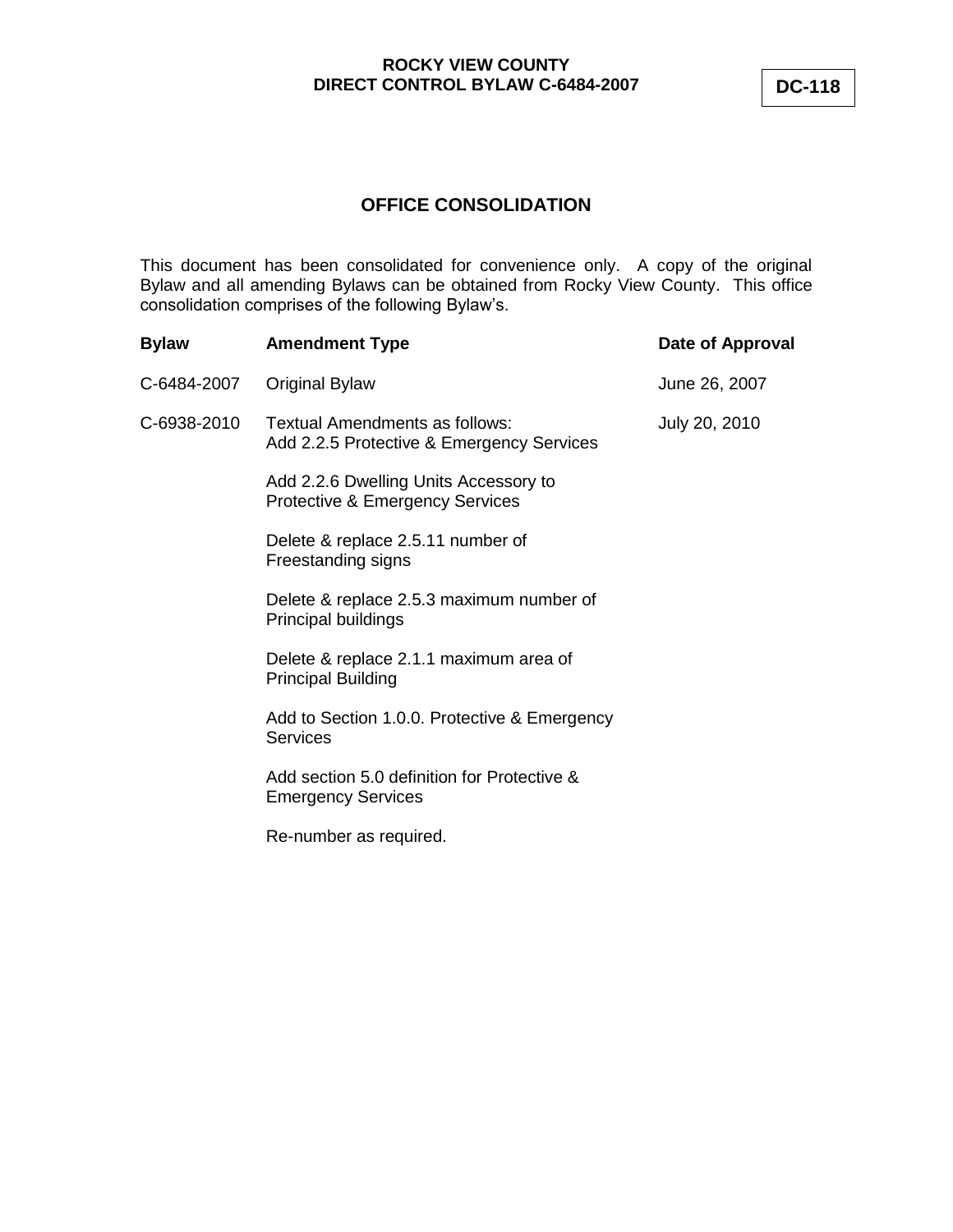# **DIRECT CONTROL BYLAW REGULATIONS**

That the regulations of this Direct Control District comprise:

- 1.0.0 General Regulations
- 2.0.0 Land Use Regulations
- 3.0.0 Development Regulations
- 4.0.0 Definitions
- 5.0.0 Implementation.

## **1.0.0 GENERAL REGULATIONS**

- 1.1.0 No subdivision will be permitted within the subject lands until such time as regional servicing (piped sewer and water) are available
- 1.2.0 For the purposes of this Bylaw, the boundaries and description of the Lands shall be more or less as indicated in Schedule "A" attached hereto and forming part hereof.
- 1.3.0 The Operative and Interpretative Clauses (Part One), General Administration (Part Two) and General Regulations (Part Three) as contained in the Land Use Bylaw C-4841-97 are applicable, unless otherwise stated in this Bylaw.
- 1.4.0 The Development Authority shall consider and decide on applications for Development Permits for all uses listed by this Bylaw provided the provisions of Sections 2 and 3 herein are completed in form and substance, satisfactory to the Municipality.
- 1.5.0 The Development Authority shall be responsible for the issuance of Development Permit(s) for the Lands subject to this Bylaw.
- 1.6.0 At the time of subdivision or development of the Lands, the Municipality may require the Owner to enter into an agreement pursuant to Section 62 of the Municipal Government Act respecting the future acquisition of a strip of land 25 meters wide as shown in Schedule C for the development of a future road within the Hamlet, subject to confirmation that existing easements will not be negatively affected.
- 1.7.0 Proposals for uses and subdivision beyond that provided by this Bylaw shall require an amendment to this bylaw to be permitted.
- 1.8.0 A Development Permit is not required for the following uses

Protective and Emergency Service

*Dwelling Units accessory to Protective and Emergency Services*

#### **2.0.0 LAND USE REGULATIONS**

2.1.0 Purpose and Intent

*The purpose and intent of this District is to provide for the expansion of land uses within the Hamlet of Balzac, integrating existing development with new land uses while ensuring high quality, attractive and aesthetically pleasing development*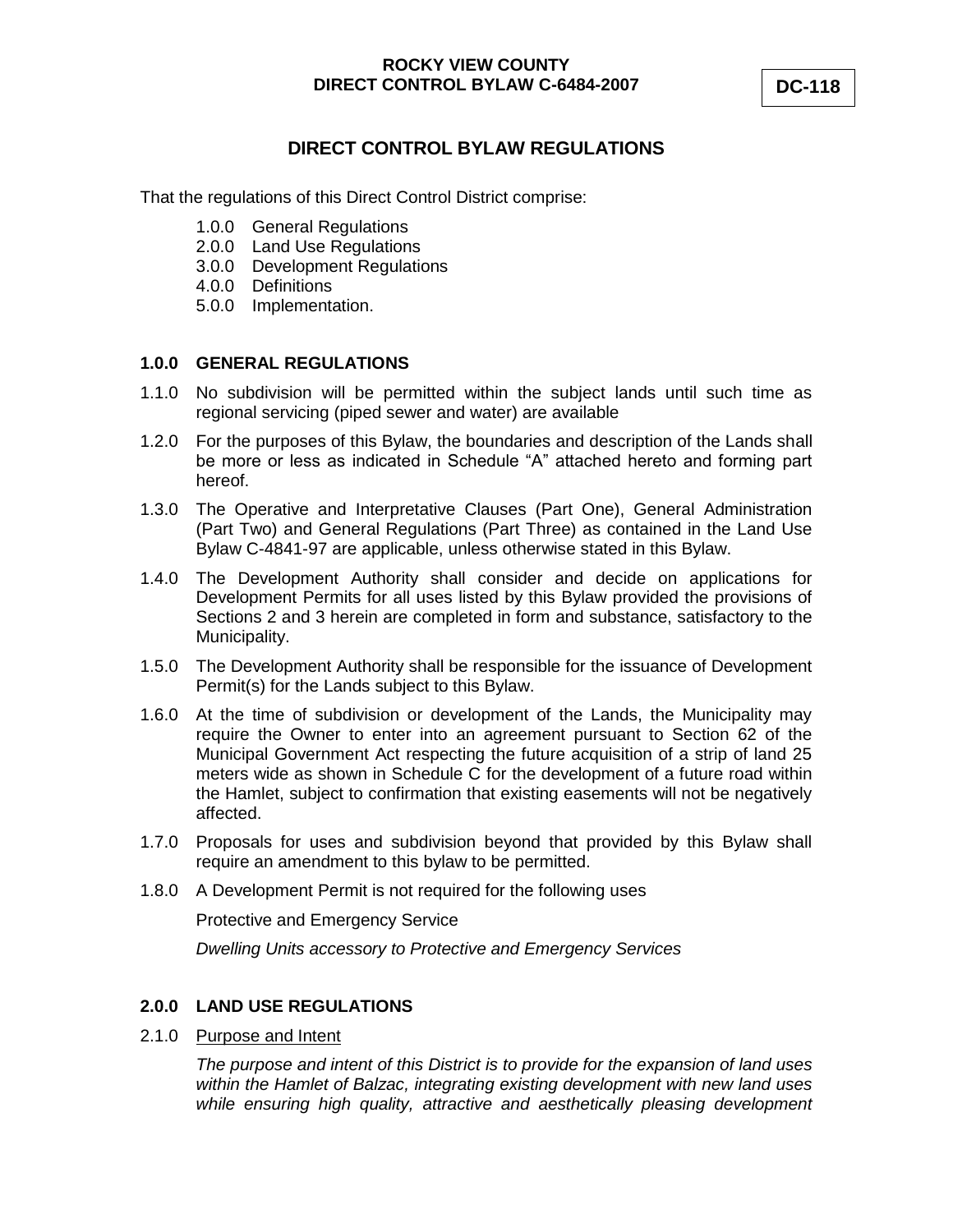*fronting Queen Elizabeth II Highway. This District has also been designed to ensure that opportunities for access to future Hamlet oriented development on the balance of the parent parcel can be realized.*

2.2.0 All Development Cells:

Uses:

- 2.2.1 Parking
- 2.2.2 Landscaping
- 2.2.3 Fencing
- 2.2.4 Signs
- *2.2.5 Protective and Emergency Services*
- *2.2.6 Dwelling Units accessory to Protective and Emergency Services*
- 2.3.0 Development Cell A:

#### **Uses**

- 2.3.1 Personal Service Business
- 2.3.2 Post Offices
- 2.3.3 Retail Store
- 2.3.4 Animal and Health Care Services
- 2.3.5 Automotive, Equipment & Vehicles Services
- 2.3.6 Child Care Facilities
- 2.3.7 Liquor Sales
- 2.3.8 Warehouse Stores
- 2.3.9 Accessory Buildings

2.3.10

#### **Uses available with Regional Servicing**

- 2.3.11 Churches
- 2.3.12 Grocery Stores
- 2.3.13 Health Care Services
- 2.3.14 Restaurants
- 2.3.15 Amusement and Entertainment Services
- 2.3.16 Drinking Establishment
- 2.3.17 Outdoor Café
- 2.3.18 Greenhouses
- 2.3.19 Special Care Facilities
- 2.4.0 Development Cell B:

**Uses**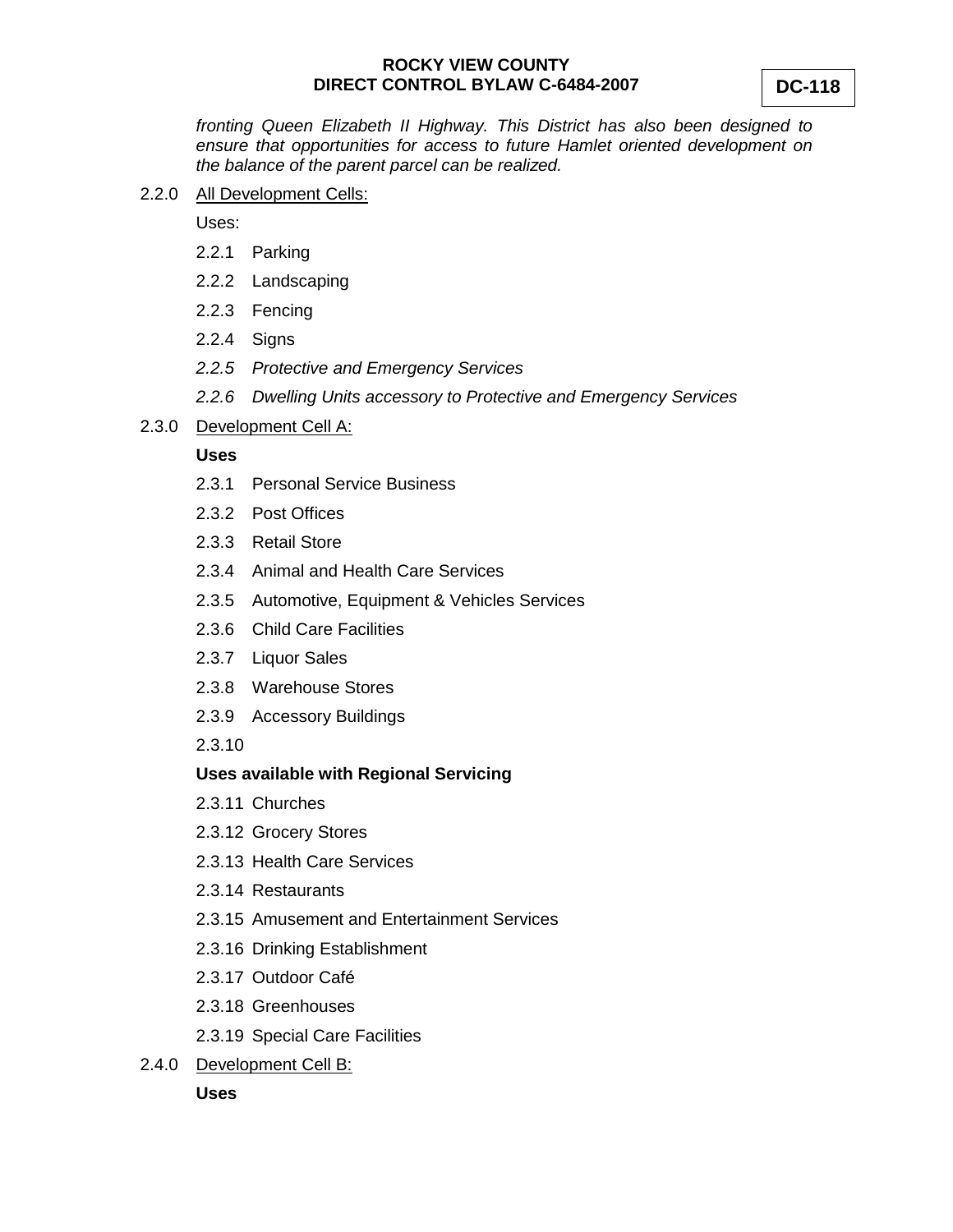- 2.4.1 Automotive, Equipment and Vehicle Services
- 2.4.2 Auctioneering Services
- 2.4.3 Animal Health Care Services
- 2.4.4 General Industry Type I
- 2.4.5 Liquor Sales
- 2.4.6 Warehouse Stores
- 2.4.7 Accessory Buildings

## **Uses available with Regional Servicing**

- 2.4.8 Grocery Store
- 2.4.9 Health Care Services
- 2.4.10 Medical Treatment Services
- 2.4.11 Drinking Establishments
- 2.4.12 Restaurants

## 2.5.0 Minimum & Maximum Requirements

- 2.5.1 Minimum Parcel size  $-1,858$  sq. m (20,000 sq. ft) (only with regional servicing)
- 2.5.2 Maximum Building height (for new buildings):
	- i) 12 m (39.4 feet) for principal buildings;
	- ii) 5 m (16.4 feet) for accessory buildings.
- 2.5.3 Principal Buildings
	- i) Maximum number of principal buildings within the "Schedule A" area – four  $(4)$
	- ii) Maximum number of principal buildings within the titled lot created after July  $20^{th}$ ,  $2010 -$  one (1)
- 2.5.4 Maximum Area of Principle Buildings not to exceed a combined area of 3251.50 sq. m. (35,000 sq. ft.)
- 2.5.5 Maximum Number of Accessory Buildings 3
- 2.5.6 Maximum Area of Accessory Buildings not to exceed a combined area of 464.5 sq. m. (5,000 sq. ft.)
- 2.5.7 Minimum Front Yard 6 m. (19.6 ft.) from the westerly boundary of the Service Road Right of Way.
- 2.5.8 Minimum Side Yard 6 m. (19.6 ft.)
- 2.5.9 Minimum Rear Yard 31 m. (101.7 ft.) For those parcels adjacent to the CPR Right of Way. (Should Section 1.6.0 be no longer applicable, Section 2.5.10 shall apply)
- 2.5.10 Minimum Rear Yard 6 m (19.6 ft.)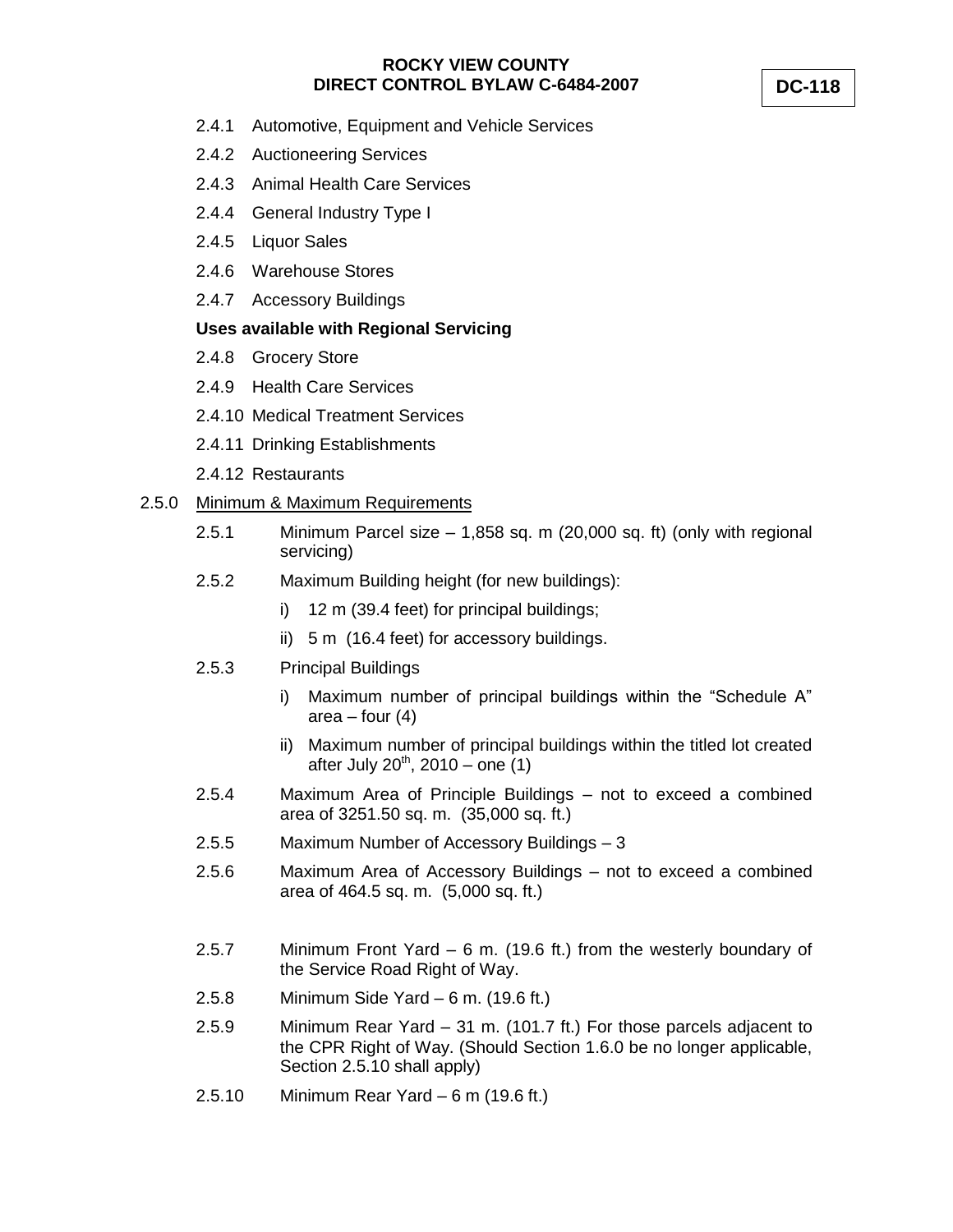2.5.11 Number of freestanding signs: 2

# **3.0.0 DEVELOPMENT REGULATIONS**

- 3.1.0 No Development Permit for any use or *development* or *building* permit for any *building* shall be issued by the Development Authority and no *development* shall occur on the lands until:
	- 3.1.1 The Owner has completed a Traffic Impact Analysis for the entire development, and it has been approved by both the M.D. of Rocky View and Alberta Infrastructure and Transportation, and further, that all road improvements identified in the Traffic Impact Analysis be constructed and completed by the Owner to the satisfaction of the Municipality and Alberta Infrastructure and Transportation.
	- 3.1.2 The Owner has received all necessary permits and/or approvals from Alberta Infrastructure and Transportation, in accordance with the Public Highways Development Act and the Highway Development Control Regulation.
	- 3.1.3 The Owner has prepared a Stormwater Management Plan, addressing with both on-site and off-site stormwater, completed by a qualified professional engineer licensed to practice in the Province of Alberta, that is satisfactory to the Municipality, and which shows that the development will not negatively affect adjacent lands.
	- 3.1.4 An Emergency Response Plan has been prepared by the Owner and submitted to the satisfaction of the Fire Chief, and which Plan establishes, among other things, measures for chemical containment and remediation, storage of fuels and chemicals, soil contamination and fire suppression;
	- 3.1.5 The Owner has prepared and submitted an overall Site Development Plan, which includes an illustration of the vehicular and pedestrian movement corridors, parking and loading facilities and all other facilities that are to be located on the site, to the satisfaction of the Development Authority;
	- 3.1.6 The Owner has submitted a Construction Management Plan completed by a qualified professional engineer licensed to practice in the Province of Alberta, satisfactory to the Municipality, which details amongst other items, erosion, dust and noise control measures and stormwater management during construction.
	- 3.1.7 All other requirements of this Bylaw have been satisfied to the satisfaction of the Development Authority.

#### 3.2.0 Water Supply and Sewage Treatment

3.2.1 Potable water for all development on the site shall be provided by a piped source, licensed and approved for commercial use by Alberta Environment, or hauled to the site and stored in cisterns, all as approved by the Municipality and to the satisfaction of the Municipality.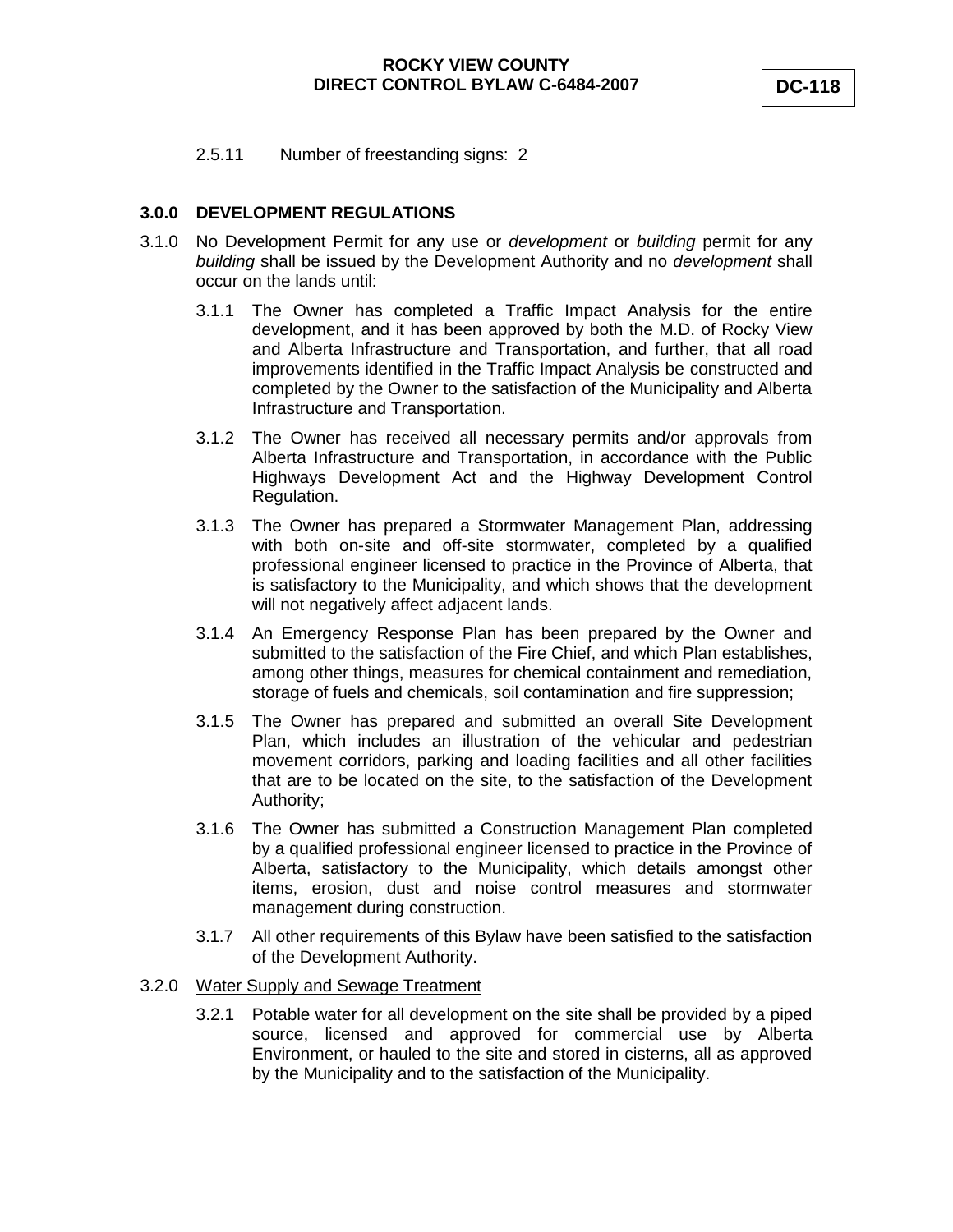- 3.2.2 Disposal of wastewater shall be subject to all requirements of Alberta Environment and/or Alberta Municipal Affairs and all Municipal approvals pursuant to this Bylaw to the satisfaction of the Municipality.
- 3.2.3 Chemically treated waste from Recreational Vehicles shall be collected via an approved dump station, shall then be placed in holding tanks and removed on a regular basis for disposal and treatment at an approved disposal facility to the satisfaction of the Municipality.
- 3.2.4 A caveat regarding a Deferred Services Agreement is registered on the Lands, notifying the Owner or any future owners and all lessees of the requirement to connect to Municipally owned piped water and wastewater systems at their own cost when such services become available. This Agreement is to outline the location of existing services within the Lands, the operation and maintenance of these services, the requirements for their decommissioning once Municipal Servicing becomes available, all to the satisfaction of the Municipality.

#### 3.3.0 Development and Building Standards

- 3.3.1 Landscaping
	- a) Landscaping shall be provided in accordance with a Landscape Plan to be submitted to the Municipality upon application for a Development Permit. The Landscape Plan shall identify the location, type and extent of all hard and soft landscaping proposed for the lands, and shall require that a minimum of 15% of the lands within the Development Area shall be landscaped.
	- b) The Landscape Plan shall include methods to enhance the visual appeal of the development along the Queen Elizabeth II Highway corridor.
	- c) Lands outside the Development Area, which are not already developed, shall be seeded to grass.
	- d) Within the landscaped area, there shall be a minimum of one (1) tree for every 50 square m (538.2 square feet); a combination of deciduous trees with a minimum calliper of 6.35 cm (2.5 inches); and, coniferous trees with a minimum height of 1.5 metres (5 feet). Trees shall comprise at least 50% of the tree/shrub mixture used as described in the Landscape Plan.
	- e) The Landscape Plan contemplated herein shall identify the location and extent of the landscaping areas, the plant material proposed and the methods of irrigation and maintenance of landscaped areas.
	- f) All plant materials shall be of a species capable of healthy growth in the Municipality and shall conform to the standards of the Canadian Nursery Trades Association for nursery stock.
	- g) The quality and extent of landscaping established on site shall be the minimum standard to be maintained for the life of the development. Adequate means of irrigating any soft landscaping and maintaining both hard and soft landscaping shall be detailed in the Landscape Plan.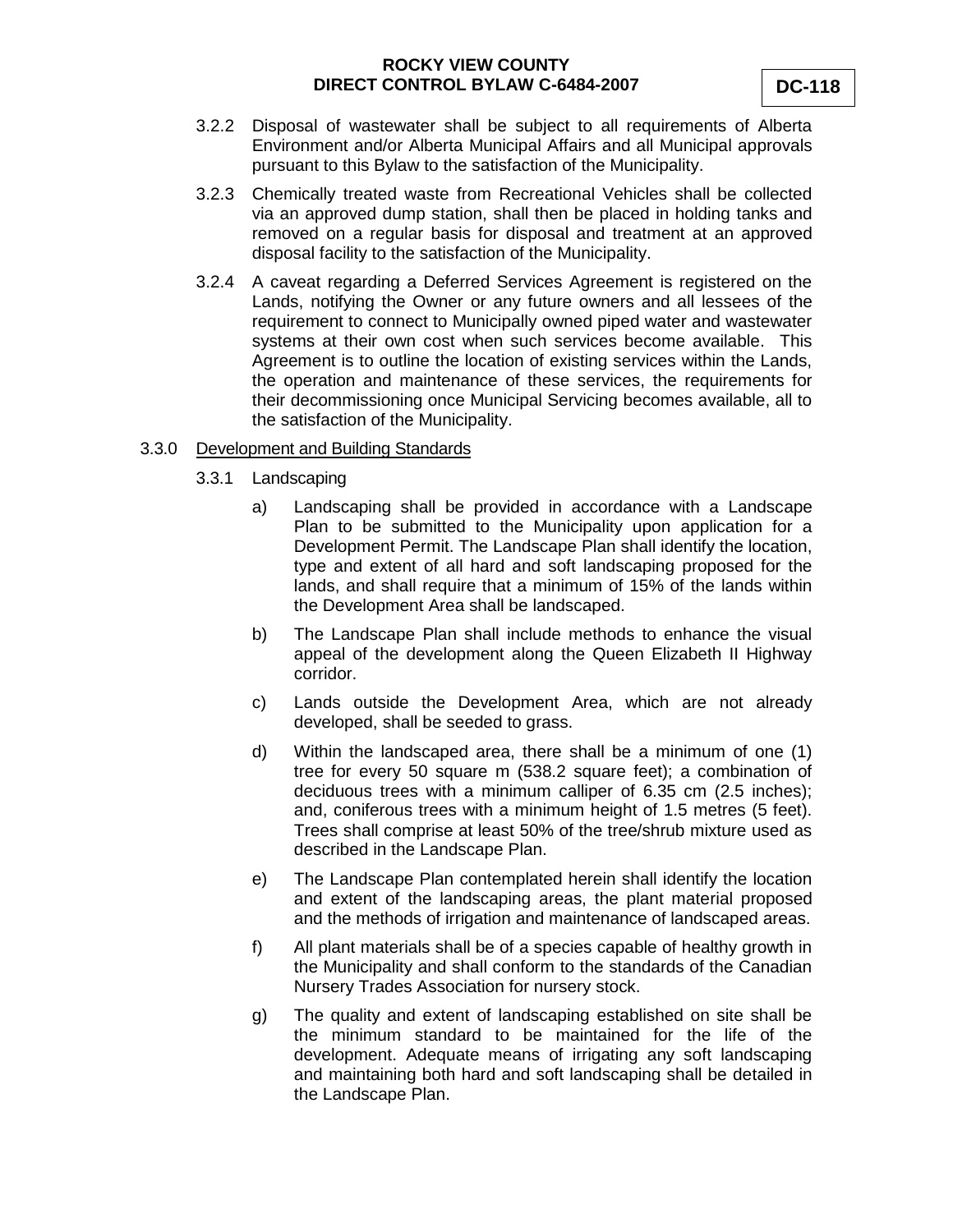- h) Landscaping treatment within the Plan Area means the modification and enhancement of the surface area of a site through the use of any or all of the following elements:
	- $\bullet$ Soft landscaping consisting of vegetation such as berms, trees, shrubs, hedges, grass and ground cover; and,
	- Hard landscaping consisting of non-vegetative materials such as  $\bullet$ brick, stone, concrete, tile and wood, excluding monolithic concrete and asphalt.
- i) All areas of the site shall be subject to a weed control program prepared by the Owner in accordance with the Weed Control Act of Alberta, and confirmed in a Development Permit to the satisfaction of the Municipality.
- j) The Vehicle Display Areas are to be designed with a park-like character where landscaping features are integrated and there is significant spacing between vehicles.
- k) The Recreation Vehicles Storage Areas are to be designed to complement and integrate into the existing onsite development.
- 3.3.2 Controlled Appearance
	- a) The design, character and appearance of any buildings, structures or signs proposed to be erected or located on the lands must be acceptable to the Development Authority having due regard to:
		- the compatibility with and the affect on adjacent properties and  $\bullet$ the surrounding rural area; and,
		- the visual enhancement of Queen Elizabeth II Highway as an important transportation corridor.
	- b) All buildings adjacent to Queen Elizabeth II Highway should be oriented to face the Highway.
	- c) Parking facilities, for domestic vehicles, shall be provided for in accordance with the requirements of the Land Use Bylaw, except that parking shall be screened and/or integrated into building architecture and/or landscaped pursuant to 3.3.1 above. Parking shall not be permitted within any setback area.
	- d) All parking and/or loading zones for these buildings shall be located at either the rear or the side of the proposed buildings; screened from Queen Elizabeth II Highway
	- e) Signage shall be considered concurrently with a Development Permit application and may be integrated into building architecture and shall be consistent with the overall development theme.
	- f) Lighting shall be located, oriented and shielded to prevent adverse affects on adjacent properties and the safe and efficient function of the QE II Highway.
	- g) There shall be no flashing or animated signs.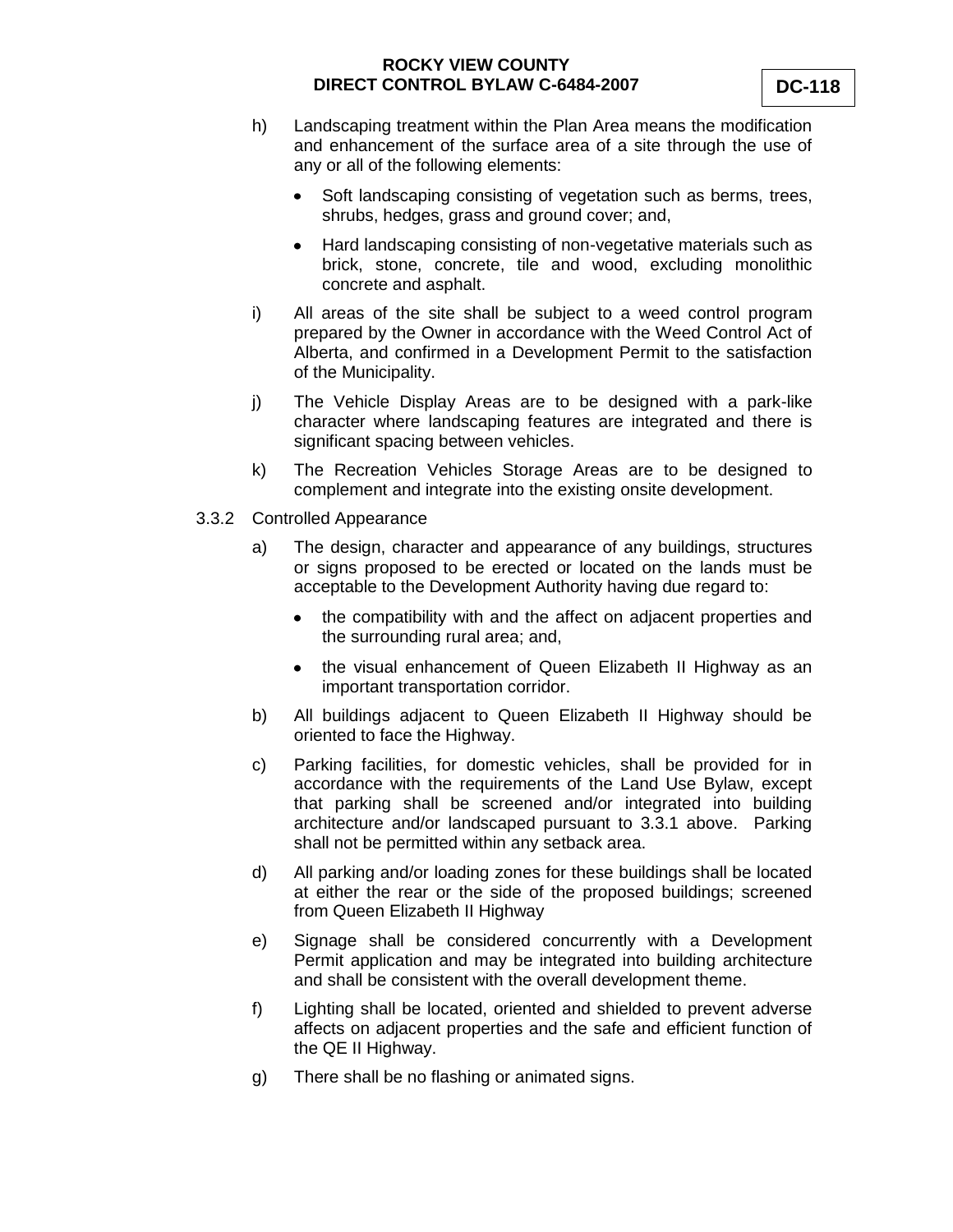- h) Any Recreational Vehicle Inventory Areas shall at all times be screened to soften the visual impact from the QE II Highway, as well as the adjacent lands to the satisfaction of the Municipality.
- 3.3.3 Performance Standards
	- a) Air Contaminants, Visible and Particulate Emissions No use within any building or structure on the lands shall cause or create air contaminants, visible emissions or particulate emissions beyond the building which contains them.
	- b) Odorous Matter No use or operation within a building shall cause or create the emission of odorous matter or vapour beyond the building which contains the use or operation.
	- c) Toxic Matter No use or operation on the lands or within a building shall cause or create the emission of toxic matter beyond the lands or the building which contains it. The handling, storage and disposal of any toxic or hazardous materials or waste shall be in accordance with the regulations of any government authority having jurisdiction.
	- d) Garbage Storage Garbage and waste material shall be stored in weatherproof and animal-proof containers. Such containers shall be located within buildings or adjacent to the side or rear of buildings, and shall be screened from view by all adjacent properties and roadways, all to the satisfaction of the Development Authority.
	- e) Fire and Explosive Hazards Uses and operations on the site which handle, store or utilize products which may be hazardous due to their corrosive, poisonous, flammable, or explosive characteristics shall comply with the applicable fire regulations of the Municipality or the regulations of any other government authority having jurisdiction and in accordance with any hazardous materials or emergency management plan that may be require by the Municipality, and as defined in a Development Permit.
	- f) Fire Protection Fire protection measures shall be provided as may be required by the Municipality and included in a Development Permit.

#### **4.0.0 DEFINITIONS**

Unless otherwise defined in this Bylaw, all words and uses shall be defined as per Section 8 (Definitions) of Bylaw C-4841-97.

**Protective and Emergency Services** means development which is required for the public protection of persons and property from injury, harm or damage together with the incidental storage of equipment and vehicles, which is necessary for the local distribution of utility services. Typical uses include fire stations, police stations and emergency services centres.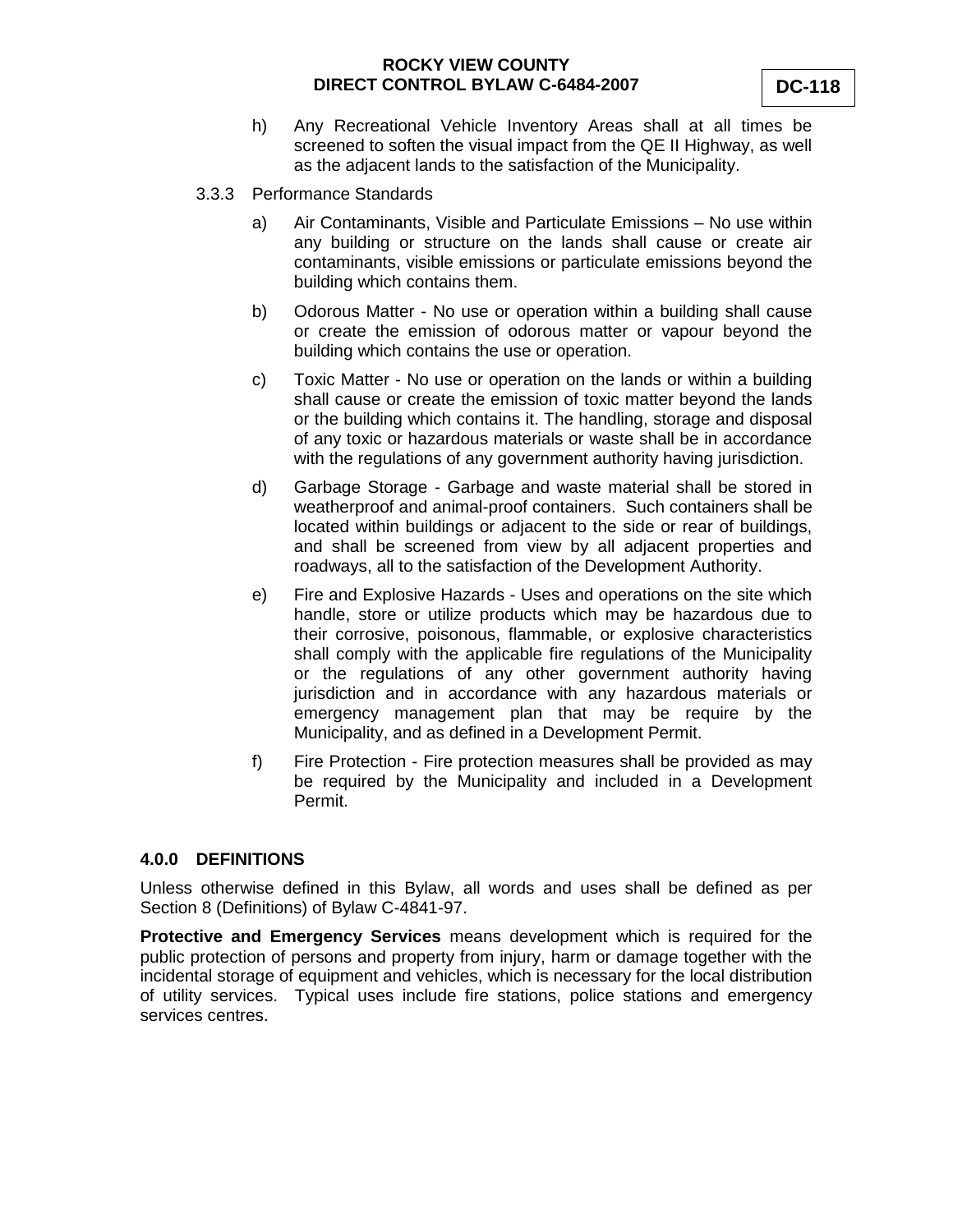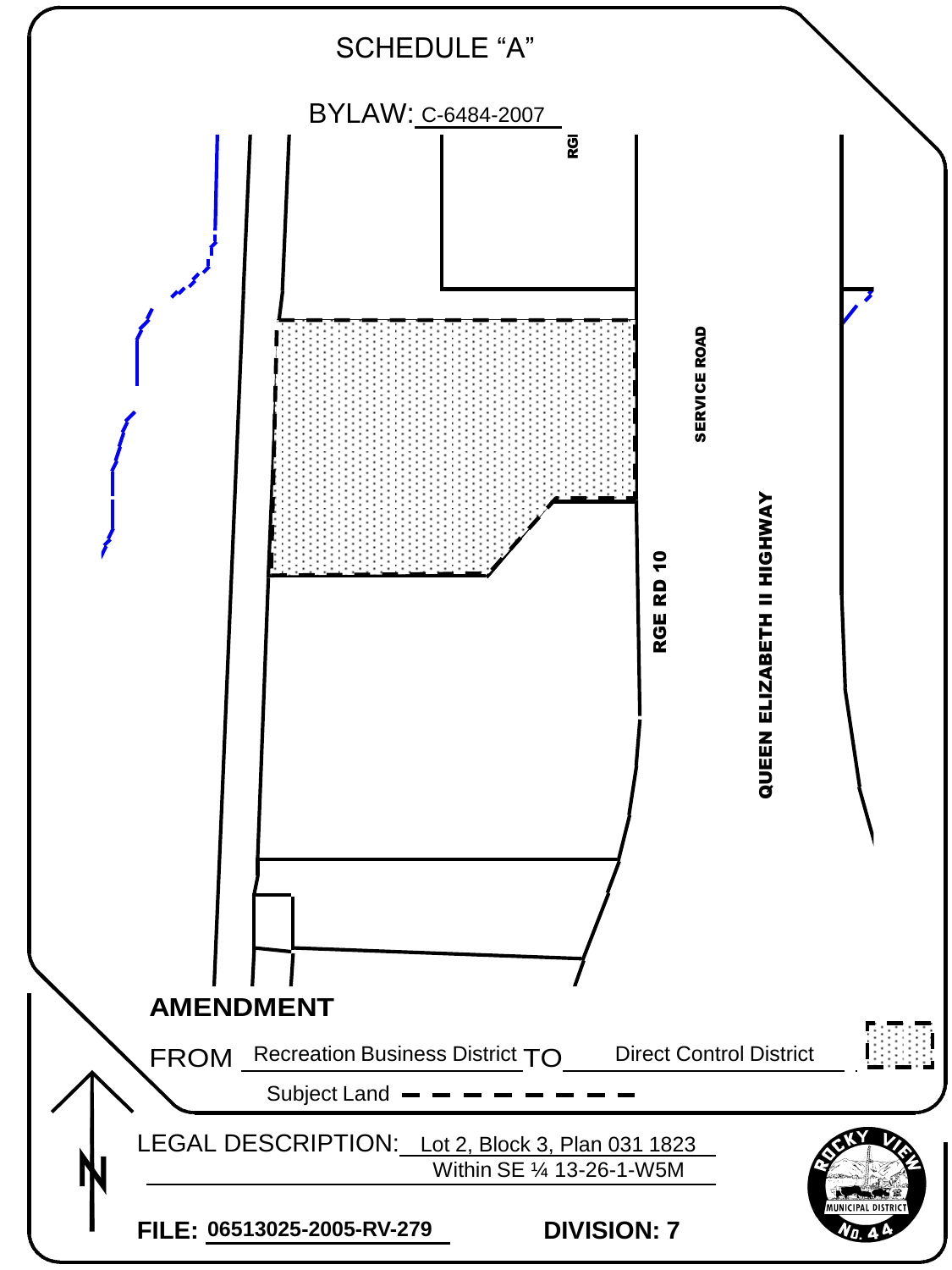